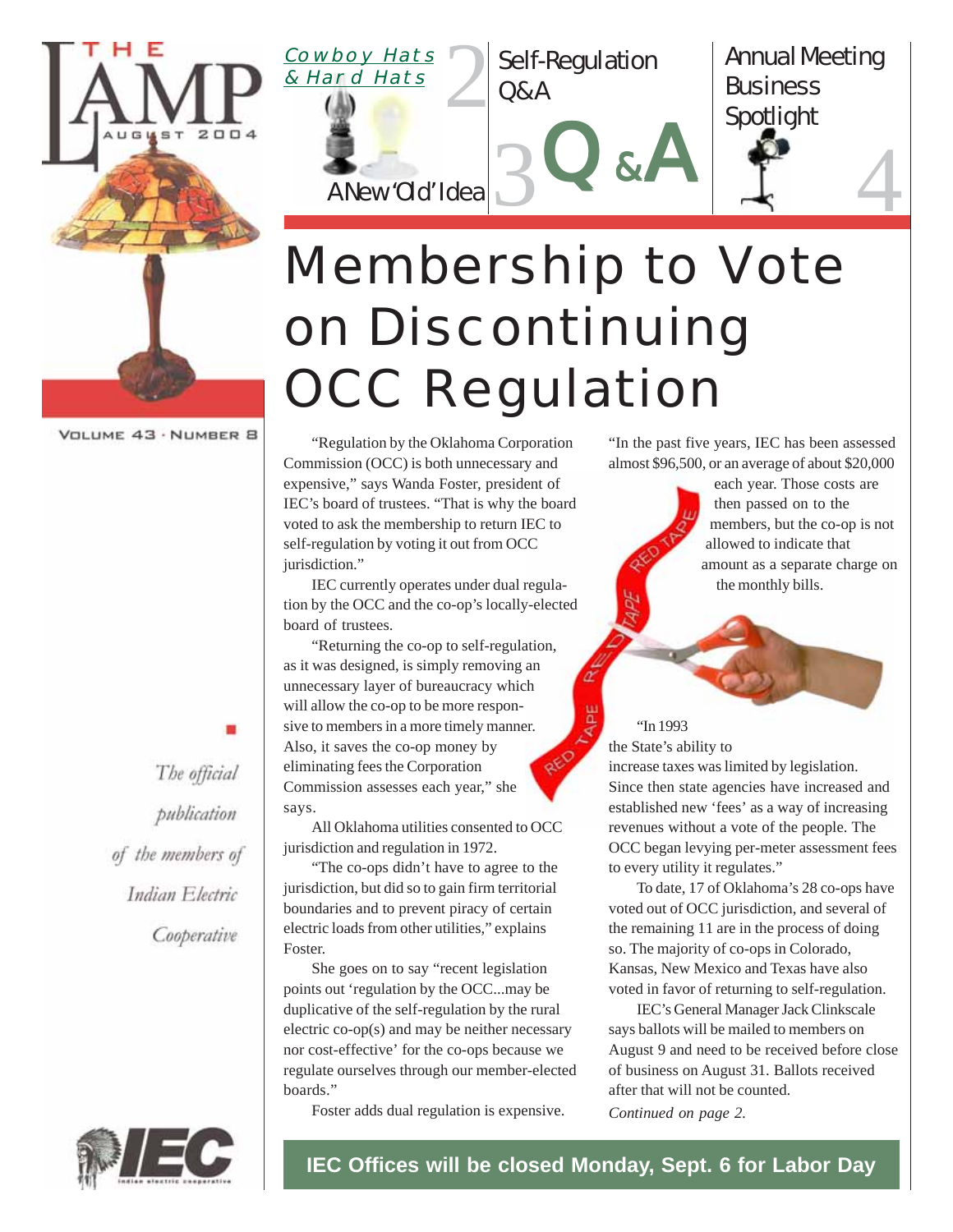Self-Regulation - A New 'Old' Idea by Jack Clinkscale, General Manager Cowboy Hats & Hard Hats

By the time you read this you probably will have received a bill stuffer or read in your local newspaper that Indian Electric is seeking to remove itself from the jurisdiction of the Oklahoma Corporation Commission (OCC). This may appear to be a complex issue due to the amount of material you will be asked to read and digest in a relatively short amount of time. But please read through the information that will be provided and I think you will see the issue is indeed a rather simple one. Do we want to pay the Corporation Commission \$20,000 a year to regulate us, which amounts to handling nine complaints in the last four years, or can our local board of trustees, elected by you, the membership, do the job with which you have entrusted them?

Prior to 1972, all Oklahoma electric cooperatives like IEC were self-governed and not under the control or jurisdiction of the OCC. At that time, the cooperatives agreed to become regulated by the OCC in order to gain territorial protection from other utilities seeking to serve choice loads within cooperative boundaries. In 1993, electric cooperatives with fewer than 17,000 meters were allowed the

choice of removing themselves from jurisdiction of the OCC by an affirmative vote of the members, something the board and staff of IEC is now asking you to do.

Your board of trustees voted unanimously to call for a special election to decide this important issue. As state law mandates, you will receive a ballot you may return in the postage-paid envelope or bring to a special meeting to be held August 31 at 7 p.m. at the Cleveland High School Gymnasium, located at 323 N. Gilbert St. If you choose to return your ballot by mail, it must be received **no later** than August 31.

As you are all aware, we had a rate increase in June. The rate was approved by the Commission. If we remove ourselves from OCC jurisdiction, will this mean we can raise rates any time we want, by any amount we want? Yes, it does! Does it mean we will raise rates indiscriminately? Of course not! Our board of trustees will decide our rates and as I have pointed out in this column several times, they are rate-payers just like you and they don't want to raise their rates any more than necessary. Does this mean they will make sure the rates in place will recover enough revenue to keep IEC in sound financial condition? Of course. That

is their job. And here is the beauty of the cooperative form of business: if you don't like something about the cooperative, you can talk directly to your board member, because they are your neighbors. You can even run for the board yourself!

Please take a few minutes to look over the self-regulation material you will receive and is included in this issue of The Lamp. If you have any questions, please give us a call.

*Continued from page 1.*

### Member OCC Vote...

**Only one ballot will be mailed to each member, and no additional ballots can be given out.**

To protect the integrity of the balloting process, the ballots will be returned to and tallied by an independent auditing firm.

Clinkscale encourages anyone with questions about the OCC vote to contact IEC's Member Service personnel David Wilson (918-295-9557) or Clara Eulert (918- 295-9558).

#### **INDIAN ELECTRIC COOPERATIVE, INC.**

**Office Hours** 7:30 a.m. – 4:00 p.m. (Monday - Friday) (918) 358-2514 www.iecok.com

**To Report an Outage** (918) 358-2514 or 1-800-482-2750

**24-hour Service Center** (918) 295-9520

#### **Board of Trustees**

| <b>Wanda Foster, President</b>    | District 5        |
|-----------------------------------|-------------------|
| Loris Peckenpaugh, Vice-President | District 6        |
| Berry Keeler, Sec.-Treas.         | District 9        |
| <b>Robert Burk</b>                | <b>District 1</b> |
| <b>Mike Spradling</b>             | District 2        |
| J.W. Perry                        | District 3        |
| <b>Leon Day</b>                   | District 4        |
| <b>Bill Boone</b>                 | <b>District 7</b> |
| <b>Greg Fielding</b>              | <b>District 8</b> |
| <b>Gary Moore</b>                 | District 8        |
| <b>Rock Reese</b>                 | District 9        |
|                                   |                   |

**Jack Clinkscale** General Manager

*The Lamp* (USPS 942-940) is published monthly by Indian Electric Cooperative, Inc., P.O. Box 49, Highway 64 Southeast, Cleveland, Oklahoma 74020 for the interest of its membership. Subscription price was \$0.17 per month in 2002. Periodical postage paid at Cleveland, Oklahoma and additional mailing offices.

- Postmaster: Send address changes to The Lamp, P.O. Box 49, Cleveland, OK 74020.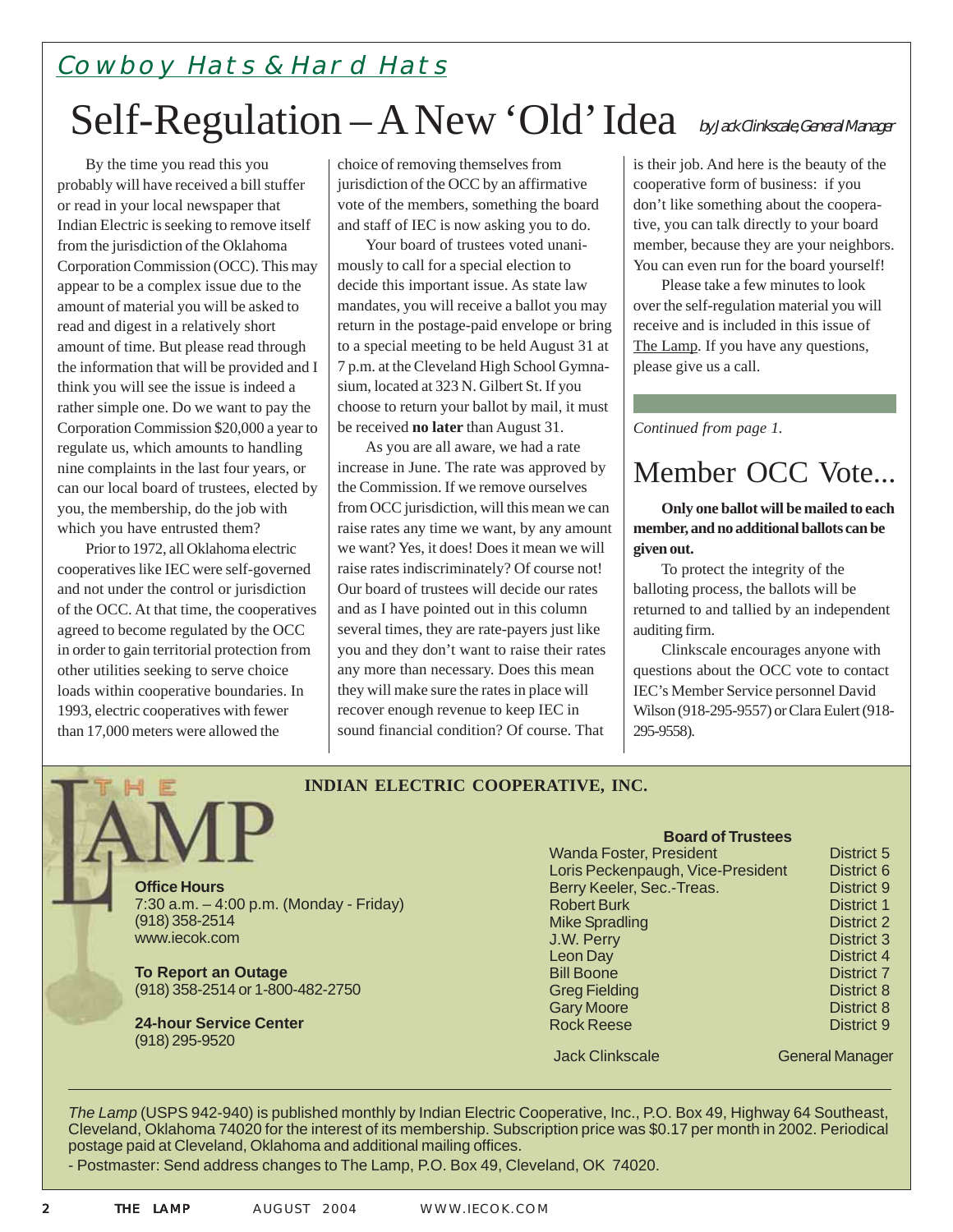## Questions and Answers<br>about<br>operative Self-Regulati *about Cooperative Self-Regulation*

#### **Q. Why should IEC members return control from the Oklahoma Corporation Commission (OCC) to our board of trustees?**

**A.** To regain local control and flexibility; also, to reduce regulatory costs and fees (and assessments) levied by the Commission.

#### **Q. Is the idea of 'self-regulation' something new?**

**A.** Not at all. In the majority of states in which electric cooperatives serve, they are not under the jurisdiction of a state public service or public utility commission, because the co-ops are locally-owned by the members. As you know, in the cooperative form of business, the members who receive service from the cooperative also own it, and govern and control it by electing directors from their own ranks to serve on the co-op's board of trustees.

Municipal electric utilities have never been regulated by the OCC, and until 1972, Oklahoma's electric co-ops were not either.

#### **Q. Why did Oklahoma co-ops go under Commission jurisdiction in 1972?**

**A.** The co-ops submitted to OCC regulation in exchange for territorial boundary protection. It was a way for coops to try to prevent piracy of their customers and loads by investor-owned utilities, and to prevent them from encroaching on co-op service territories.

#### **Q. If I vote for 'self-regulation,' will IEC lose its territorial protection?**

**A.** No. If the members elect to exempt IEC from OCC regulation, IEC will not lose the benefit of territorial boundary protection.

#### **Q. Will IEC's rates be 'regulated' or controlled in any way if this proposal is adopted?**

**A.** Yes. IEC's board of trustees, who are member-owners and rate-payers just like you, will regulate retail rates. Wholesale rates may be regulated by the Federal Energy Regulatory Commission (FERC).

#### **Q. Why would I want to remove IEC from OCC regulation?**

**A.** There are several reasons to seek out from OCC jurisdiction and control, but the major reasons are: 1) a return to local selfregulation; 2) more flexibility and effectiveness from IEC's board of trustees; and 3) economic savings opportunities.

#### **Q. What is meant by "increased flexibility and effectiveness?"**

**A.** Each time IEC's board of trustees determines it is necessary to adjust rates (either up or down), an application must be submitted to the OCC. This application process takes a great deal of time, and the approval process can be quite lengthy. In some instances, it has taken the OCC more than three years to approve an application. Your trustees need the flexibility to react quickly to changing market and competitive positions. They also need to be able to change the cooperative's 'Terms and Conditions of Service' in a timely manner. This process is extremely expensive and time consuming when it must undergo the duplicative scrutiny of the Commission.

#### **Q. What would IEC's economic savings be if it were no longer under OCC jurisdiction?**

**A.** Under current circumstances, it is quite expensive to file a rate adjustment application with the OCC. Not only does the filing require the expenditure of a great deal of IEC management and staff time in preparing and analyzing materials and details of the adjustment (up or down), but consultants and lawyers have to be employed to assist in preparing and presenting the application to the OCC. In some cases, it has cost cooperatives more than \$200,000 to file a single rate adjustment.

Additionally, cooperatives are now being charged an 'assessment fee' by the OCC to fund the services the Commission staff performs. In 1993, the Commission began requiring IEC to start paying this assessment fee, which is collected as a part of your monthly bill. This annual fee can range from a few thousand dollars to tens of thousands of dollars, all paid by IEC's members to fund the Commission in Oklahoma City. As the OCC staff continues to grow and expand, these fees could rise, meaning increased costs to ratepayers.

#### **Q. Can IEC go back under Commission regulation at a later time?**

**A.** Yes. IEC can be placed back under Commission jurisdiction by an affirmative vote of the membership. This voting process can occur once in 12 consecutive months.

#### **Q. Have any other Oklahoma co-ops voted for 'self-regulation?'**

**A.** Yes. Seventeen co-ops have already held membership votes and have overwhelmingly approved a return to selfregulation, thus exempting their co-ops from the regulatory control of the Commission.

#### **Q. If I have questions, whom should I call?**

**A.** We will be glad to answer any questions you have about current OCC regulation, the benefits to you and IEC by voting out from under OCC jurisdiction, and the balloting process. Call our Member Services personnel David Wilson (918-295-9557) or Clara Eulert (918-295- 9558) Monday through Friday, 7:30 a.m. to 4 p.m.